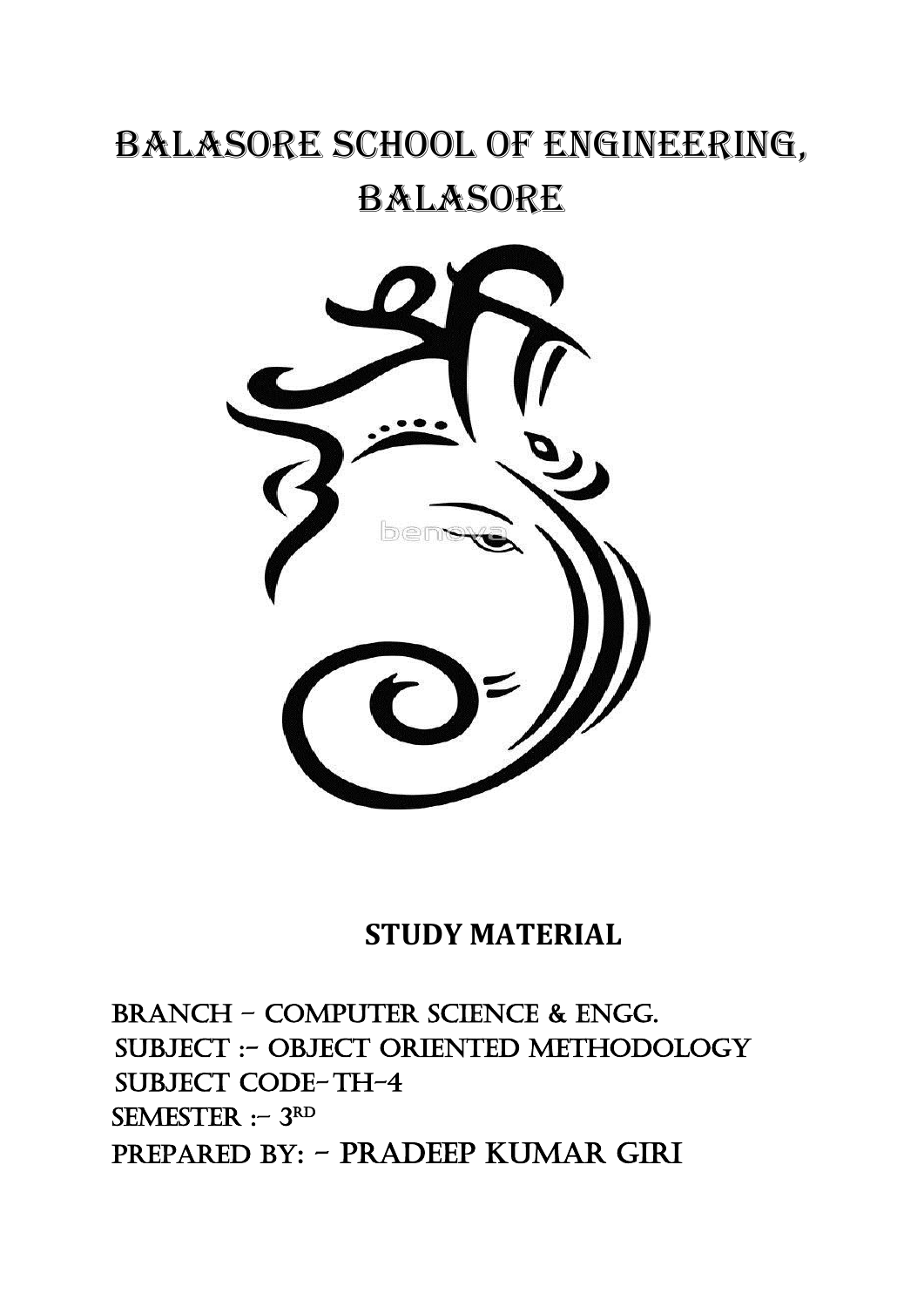#### **Q.1.**

#### **(a) Define Data Abstraction?**

**Data Abstraction is the property by virtue of which only the essential details are displayed to the user. The trivial or the non-essentials units are not displayed to the user. Ex: A car is viewed as a car rather than its individual components.**

**Data Abstraction may also be defined as the process of identifying only the required characteristics of an object ignoring the irrelevant details. The properties and behaviours of an object differentiate it from other objects of similar type and also help in classifying/grouping the objects.**

#### **(b) What do you by Polymorphism?**

**Polymorphism is the ability of an object to take on many forms. The most common use of polymorphism in OOP occurs when a parent class reference is used to refer to a child class object.**

#### **(c) Define copy constructor.**

**The copy constructor is a constructor which creates an object by initializing it with an object of the same class, which has been created previously.**

**Java supports for copy constructors but unlike C++ language, Java does not provide an explicit copy constructor you need to define it yourself.**

**In a copy constructor accept an object of the current class and initialize the values of instance variables with the values in the obtained object.**

#### **(d) List down the access specifier in Java.**

#### **Four types .**

- I. default,
- II. public
- III. protected
- **IV.** private.

### **(e) What do you mean by JAVA API?**

**An application programming interface (API), in the context of Java, is a collection of prewritten packages, classes, and interfaces with their respective methods, fields and constructors. Similar to a user interface, which facilitates interaction between humans and computers, an API serves as a software program interface facilitating interaction. (f) Difference between function overloading and function overriding.**

**(g) Classify between final and finally statement.**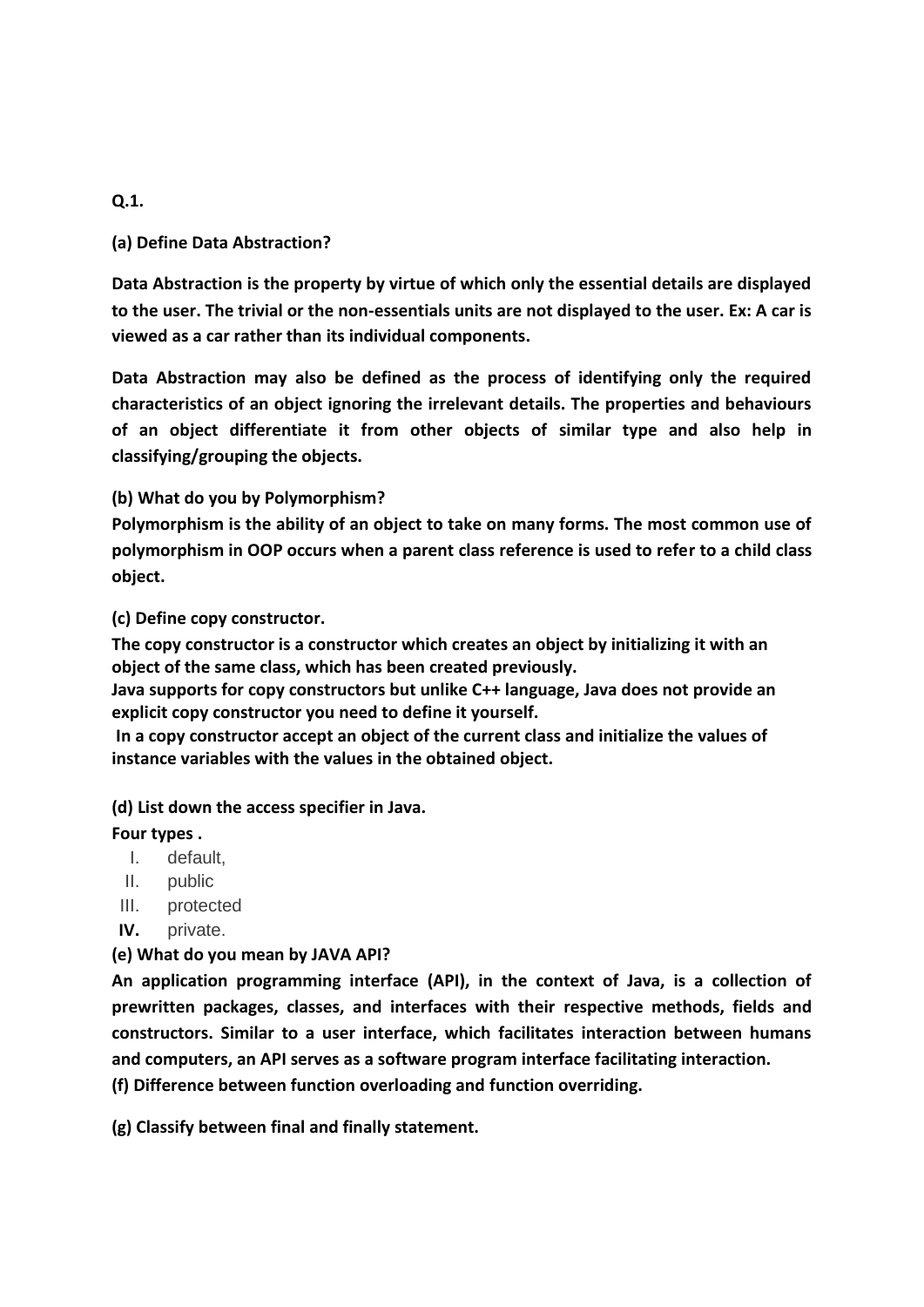- The **final** keyword can be used with class method and variable. A final class cannot be instantiated, a final method cannot be overridden and a final variable cannot be reassigned.
- The **finally** keyword is used to create a block of code that follows a try block. A finally block of code always executes, whether or not an exception has occurred. Using a finally block allows you to run any cleanup-type statements that you just wish to execute, despite what happens within the protected code.

### **(h) What is the role of super statement in constructor?**

**The super keyword in Java is a reference variable which is used to refer immediate parent class object.**

**Whenever you create the instance of subclass, an instance of parent class is created implicitly which is referred by super reference variable.**

**(i) Write the syntax of creating an object of a class in java.**

### **className object = new className();**

**(j) Define virtual function.**

**Virtual function in Java is expected to be defined in the derived class. We can call the virtual function by referring to the object of the derived class using the reference or pointer of the base class.**

#### **Q. 2.**

**(a) What do you mean by stream? Describe i/o stream of java.**

#### **Stream**

**A stream is a sequence of data. In Java, a stream is composed of bytes. It's called a stream because it is like a stream of water that continues to flow.**

**A stream can be defined as a sequence of data. There are two kinds of Streams −**

- **InPutStream − The InputStream is used to read data from a source.**
- **OutPutStream − The OutputStream is used for writing data to a destination.**

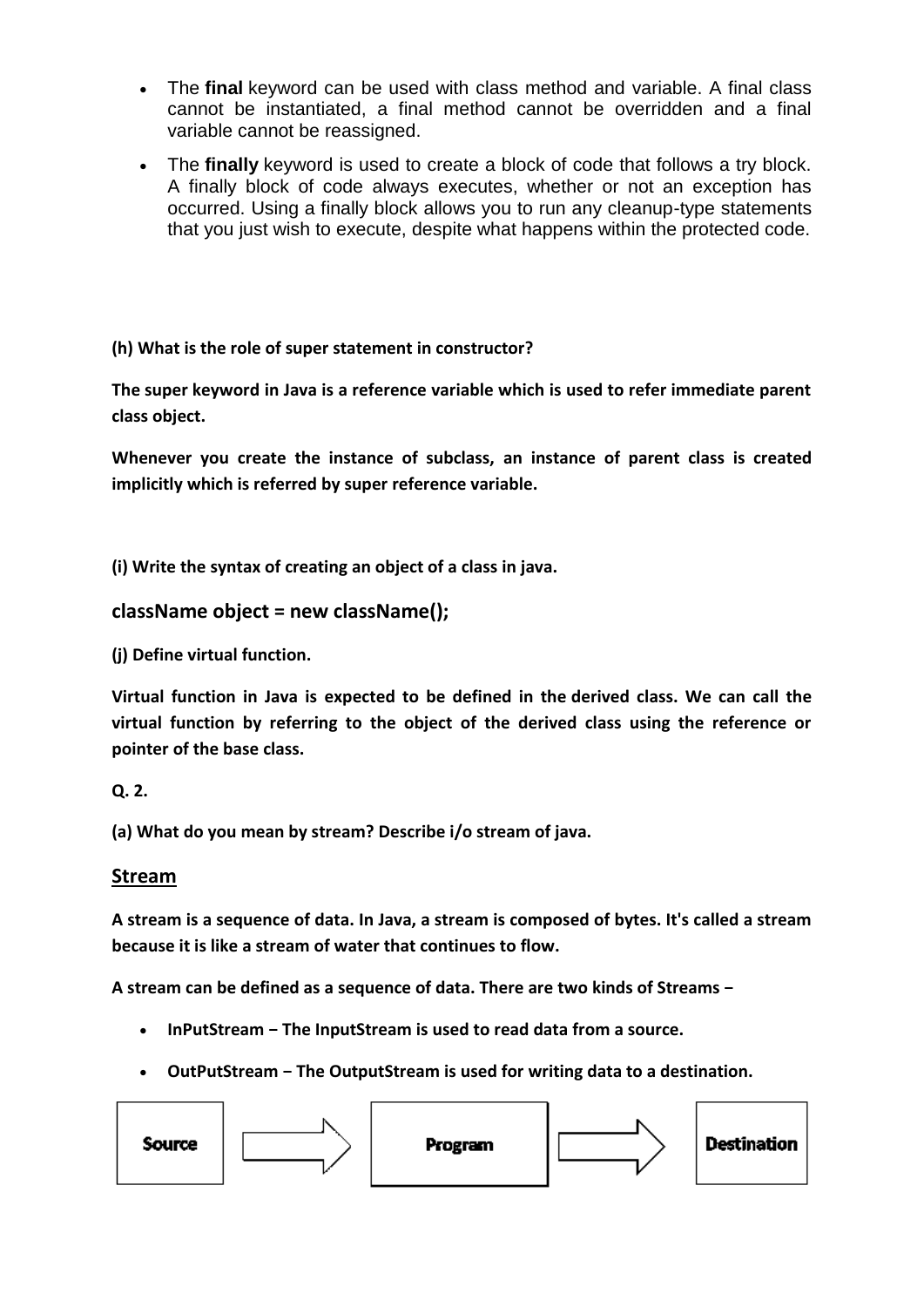#### **Depending on the type of operations, streams can be divided into two primary classes:**

**Input Stream:** These streams are used to read data that must be taken as an input from a source array or file or any peripheral device. For eg., FileInputStream, BufferedInputStream, ByteArrayInputStream etc.

InputStream class is an abstract class. It is the superclass of all classes representing an input stream of bytes.

Useful methods of InputStream

| <b>Method</b>                   | <b>Description</b>                                     |
|---------------------------------|--------------------------------------------------------|
|                                 |                                                        |
| 1) public abstract int          | reads the next byte of data from the input stream. It  |
| read()throws IOException        | returns -1 at the end of the file.                     |
|                                 |                                                        |
| 2) public int available()throws | returns an estimate of the number of bytes that can be |
| <b>IOException</b>              | read from the current input stream.                    |
|                                 |                                                        |
| 3) public void close()throws    | is used to close the current input stream.             |
| <b>IOException</b>              |                                                        |
|                                 |                                                        |

**Output Stream:** These streams are used to write data as outputs into an array or file or any output peripheral device. For eg., FileOutputStream, BufferedOutputStream, ByteArrayOutputStream etc.

**OutputStream class is an abstract class. It is the superclass of all classes representing an output stream of bytes. An output stream accepts output bytes and sends them to some sink.**

**Useful methods of OutputStream**

| <b>Method</b>                                            | <b>Description</b>                                                 |
|----------------------------------------------------------|--------------------------------------------------------------------|
| 1) public void write(int)throws<br><b>IOException</b>    | is used to write a byte to the current output stream.              |
| 2) public void write(byte[])throws<br><b>IOException</b> | is used to write an array of byte to the current<br>output stream. |
| 3) public void flush()throws IOException                 | flushes the current output stream.                                 |
| 4) public void close()throws IOException                 | is used to close the current output stream.                        |

**(b) Describe the working principle of JVM.**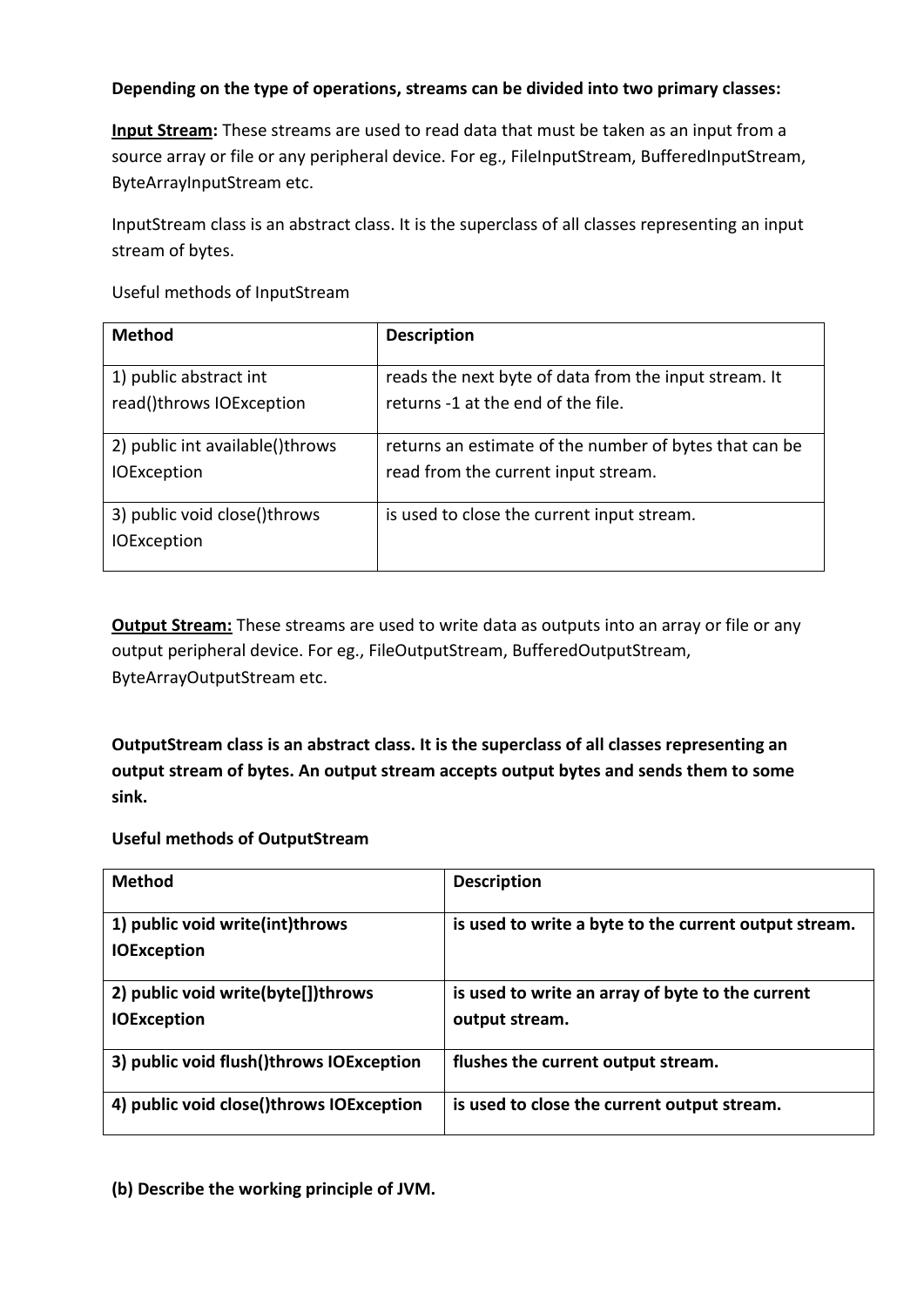**Java Virtual Machine (JVM) is a engine that provides runtime environment to drive the Java Code or applications. It converts Java bytecode into machines language. JVM is a part of Java Run Environment (JRE). In other programming languages, the compiler produces machine code for a particular system. However, Java compiler produces code for a Virtual Machine known as Java Virtual Machine.**

- **First, Java code is complied into bytecode. This bytecode gets interpreted on different machines**
- **Between host system and Java source, Bytecode is an intermediary language.**
- **JVM is responsible for allocating memory space.**



# **1) ClassLoader**

The class loader is a subsystem used for loading class files. It performs three major functions viz. Loading, Linking, and Initialization.

# **2) Method Area**

JVM Method Area stores class structures like metadata, the constant runtime pool, and the code for methods.

# **3) Heap**

All the Objects, their related instance variables, and arrays are stored in the heap. This memory is common and shared across multiple threads.

# **4) JVM language Stacks**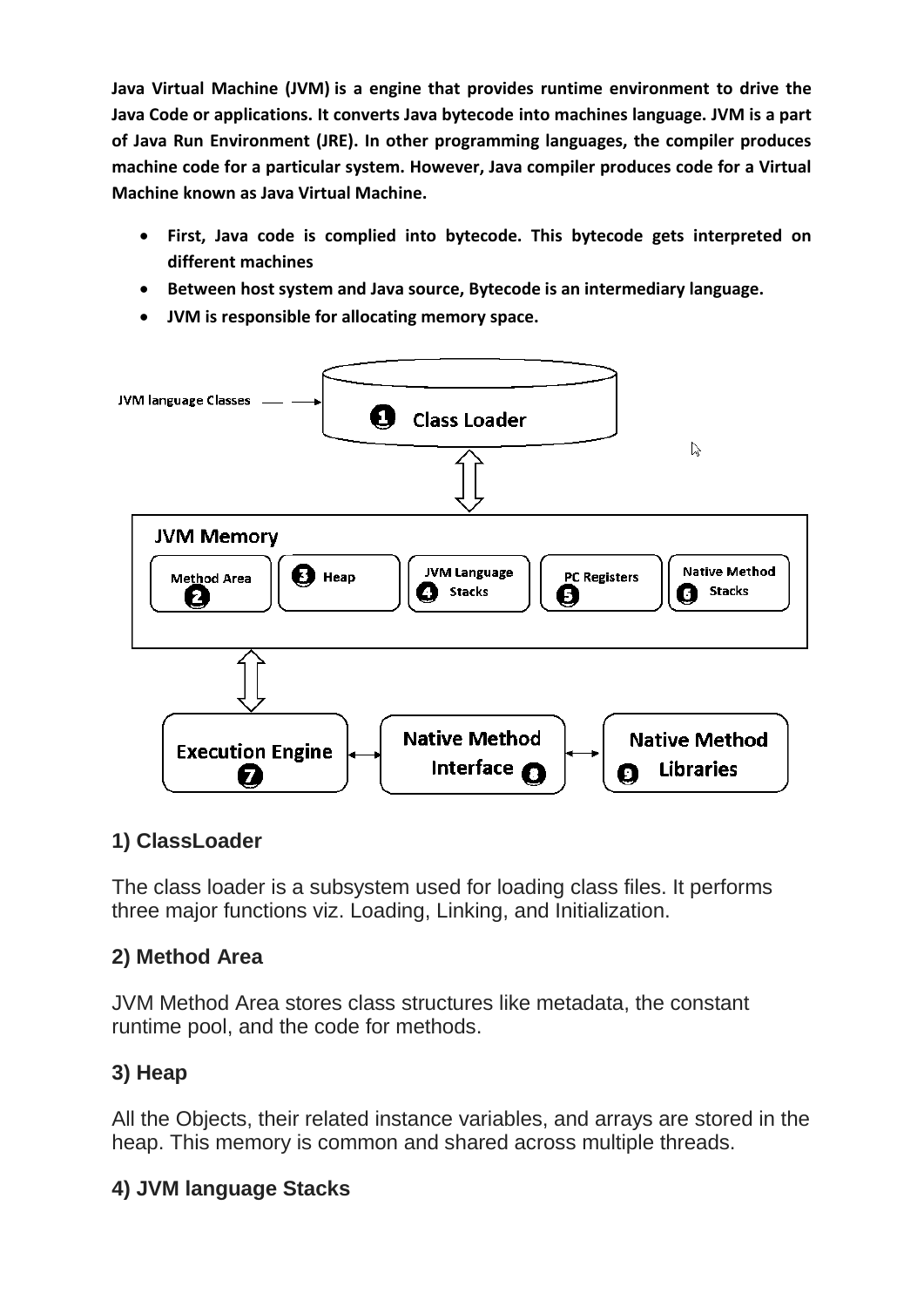Java language Stacks store local variables, and it's partial results. Each thread has its own JVM stack, created simultaneously as the thread is created. A new frame is created whenever a method is invoked, and it is deleted when method invocation process is complete.

# **5) PC Registers**

PC register store the address of the Java virtual machine instruction which is currently executing. In Java, each thread has its separate PC register.

# **6) Native Method Stacks**

Native method stacks hold the instruction of native code depends on the native library. It is written in another language instead of Java.

# **7) Execution Engine**

It is a type of software used to test hardware, software, or complete systems. The test execution engine never carries any information about the tested product.

# **8) Native Method interface**

The Native Method Interface is a programming framework. It allows Java code which is running in a JVM to call by libraries and native applications.

# **9) Native Method Libraries**

Native Libraries is a collection of the Native Libraries(C, C++) which are needed by the Execution Engine.

**(c) Explain the concept of overriding with example.**

**If the same method is defined in both the superclass class and the subclass class, then the method of the subclass class overrides the method of the superclass. This is known as method overriding.**

**Java Overriding Rules**

- **Both the superclass and the subclass must have the same method name, the same return type and the same parameter list.**
- **We cannot override the method declared as final and static.**
- **We should always override abstract methods of the superclass (will be discussed in later tutorials).**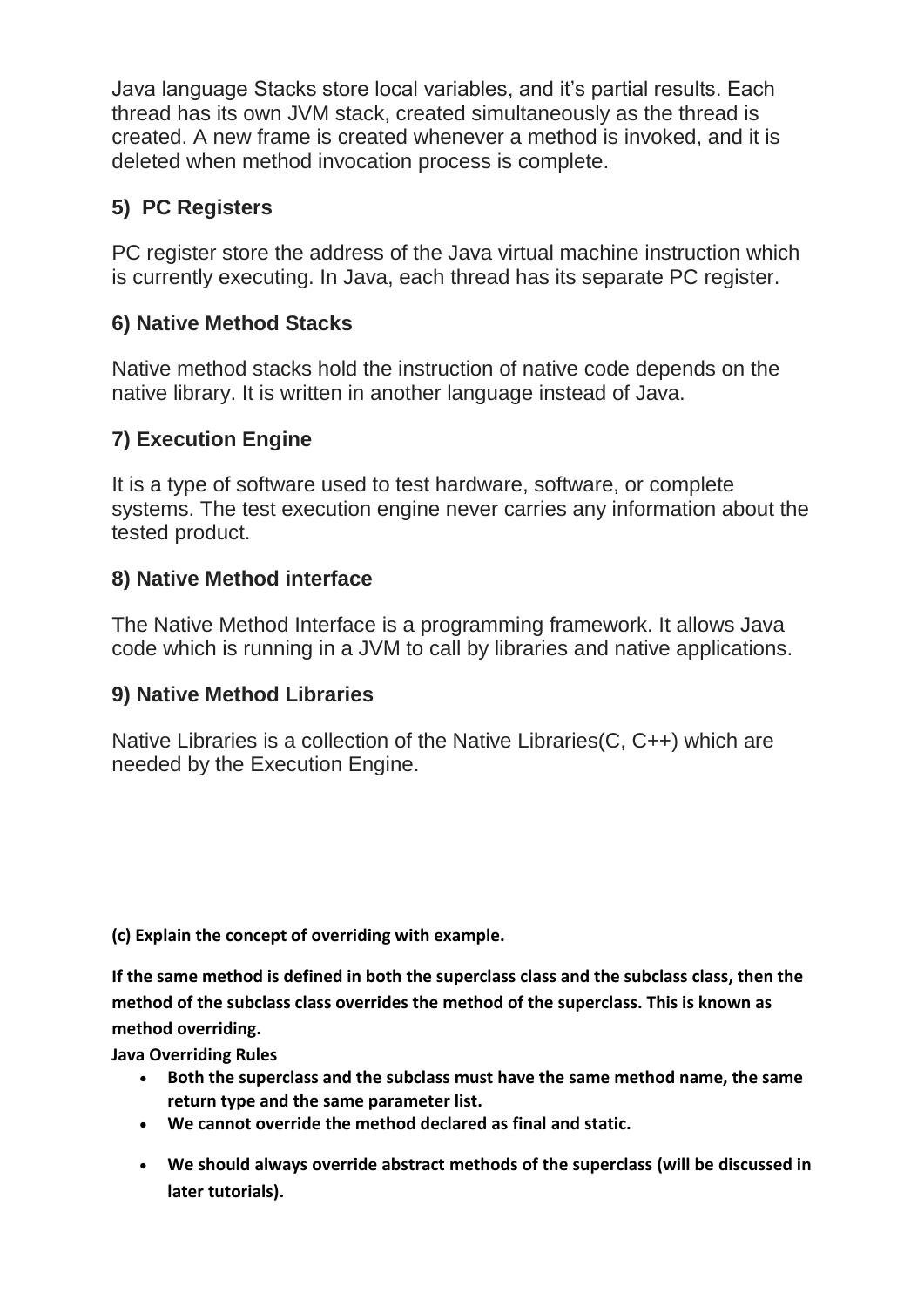# EXAMPLE:-

```
class Human{
  //Overridden method
  public void eat()
   {
    System.out.println("Human is eating");
   }
}
class Boy extends Human{
  //Overriding method
  public void eat(){
    System.out.println("Boy is eating");
   }
  public static void main( String args[]) {
   Boy obj = new Boy();
    //This will call the child class version of eat()
    obj.eat();
   }
}
```
Output:

Boy is eating

**(d) Explain the file handling classes and methods.**

**File handling in Java means that how to read from and write to file in Java. Java provides the basic I/O package for reading and writing streams. java.io package allows to do all Input and Output tasks in Java .**

**File Handling Methods**

**Some of the methods are given below for performing different operations in java:**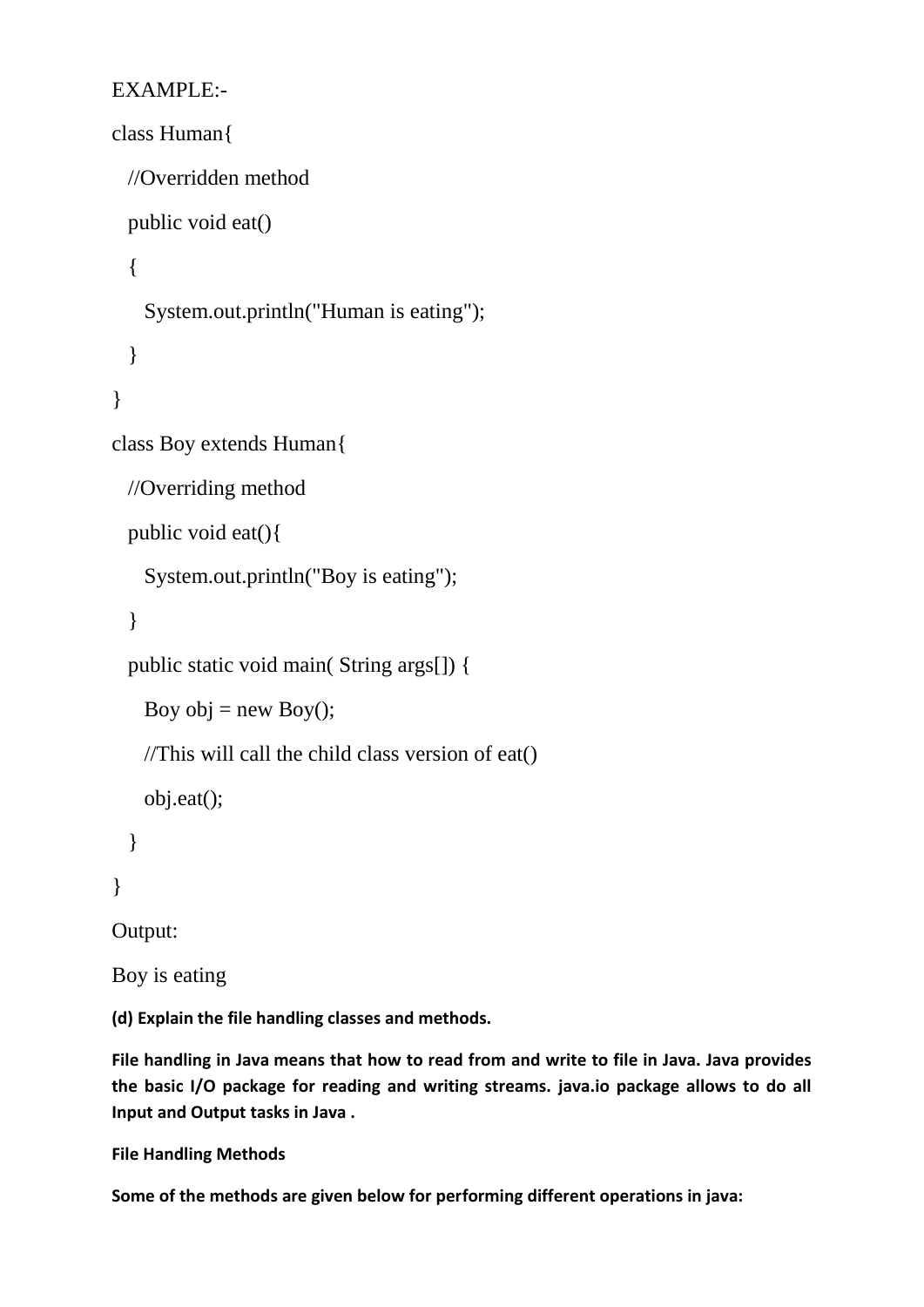- **createNewFile(): createNewFile method used to create an empty file. It returns the response as boolean.**
- **getName(): This method is used to get the file name. It returns the string i.e. name of the file in response.**
- **getAbsolutePath(): It returns the absolute path of the file. The return type of this method is a string.**
- **canRead(): This method used to check whether the file is readable or not. It returns a boolean value.**
- **canWrite(): This method used to check whether the file is writable or not. It returns a boolean value.**
- **delete(): This method used in deleting a file. It returns a boolean value.**
- **exists(): This method used to check whether a file exists or not. It returns a boolean value.**
- **length(): This method returns the size of the file in bytes. The return type of this method is long.**
- **list(): This method returns an array of the files available in the directory. It returns an array of string values.**
- **mkdir(): This method is used to create a directory. It returns a boolean value.**

**(e) Define constructor. Describe the types of constructor.**

#### **Constructors in Java**

**In Java, a constructor is a block of codes similar to the method. It is called when an instance of the class is created. At the time of calling constructor, memory for the object is allocated in the memory.**

**It is a special type of method which is used to initialize the object.**

**Every time an object is created using the new() keyword, at least one constructor is called.**

#### **Rules for creating Java constructor**

- **1. Constructor name must be the same as its class name**
- **2. A Constructor must have no explicit return type**
- **3. A Java constructor cannot be abstract, static, final, and synchronized**

#### **Types of Java constructors**

**There are two types of constructors in Java:**

- **1. Default constructor (no-arg constructor)**
- **2. Parameterized constructor**

#### **Default Constructor**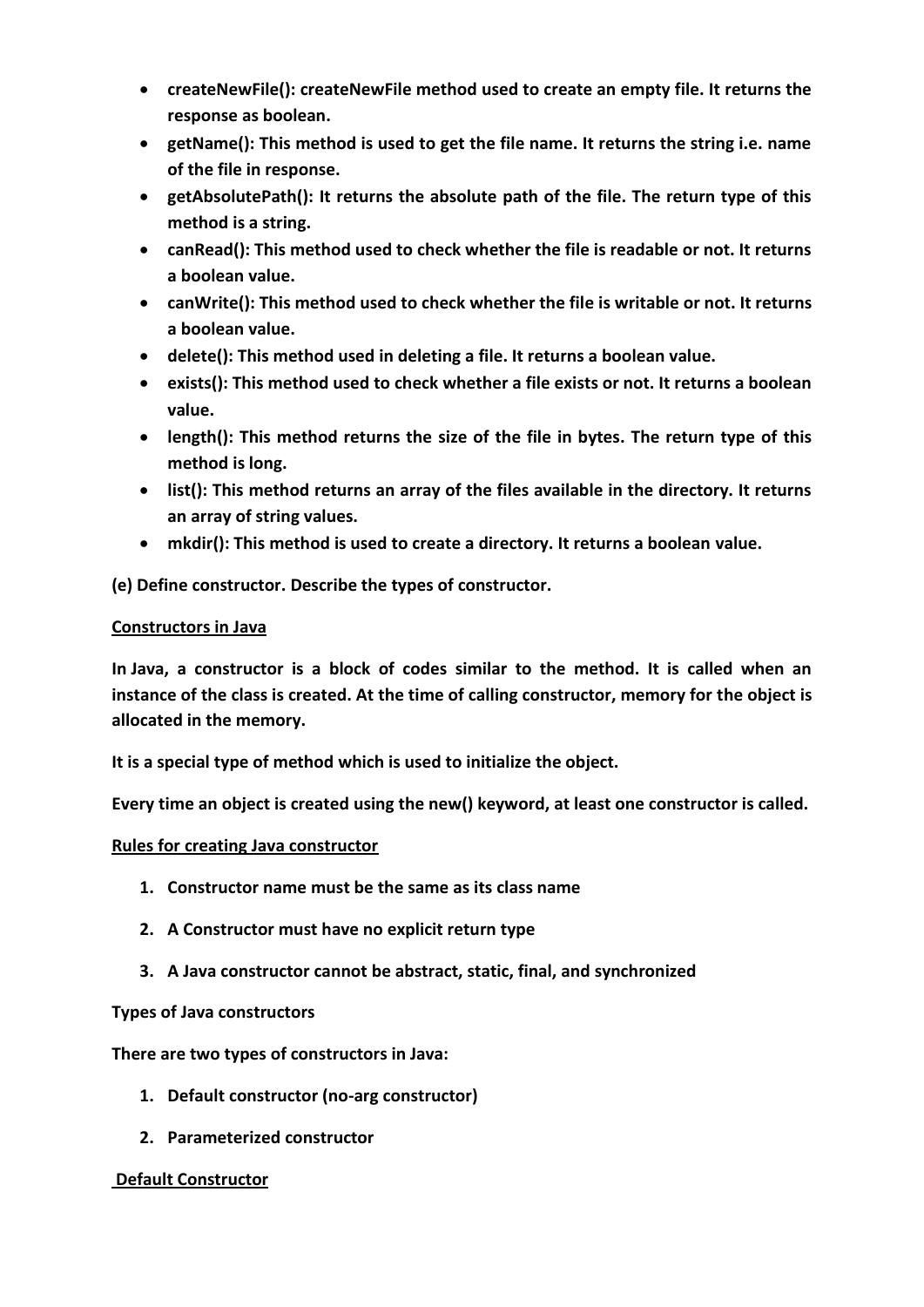#### **A constructor is called "Default Constructor" when it doesn't have any parameter.**

```
class Bike1
{
Bike1()
{
    System.out.println("Bike is created");}
    public static void main(String args[]){
   Bike1 b=new Bike1();
}
}
O/D-
Bike is created
Parameterized Constructor
A constructor which has a specific number of parameters is called a parameterized 
constructor.
class Student{
   int id;
   String name;
   Student(int i,String n){
  id = i;
  name = n:
   }
   void display(){System.out.println(id+" "+name);}
   public static void main(String args[]){
  Student s1 = new Student4(111, "Karan");
  Student s2 = new Student4(222,"Aryan");
   s1.display();
   s2.display();
   }
}
o/p-
111 Karan
222 Aryan
```
#### **(f) How we can pass object as parameter?**

**When we pass a primitive type to a method, it is passed by value. But when we pass an object to a method, the situation changes dramatically, because objects are passed by what is effectively call-by-reference. Java does this interesting thing that's sort of a hybrid between pass-by-value and pass-by-reference. Basically, a parameter cannot be changed by the function, but the function can ask the parameter to change itself via calling some method within it.**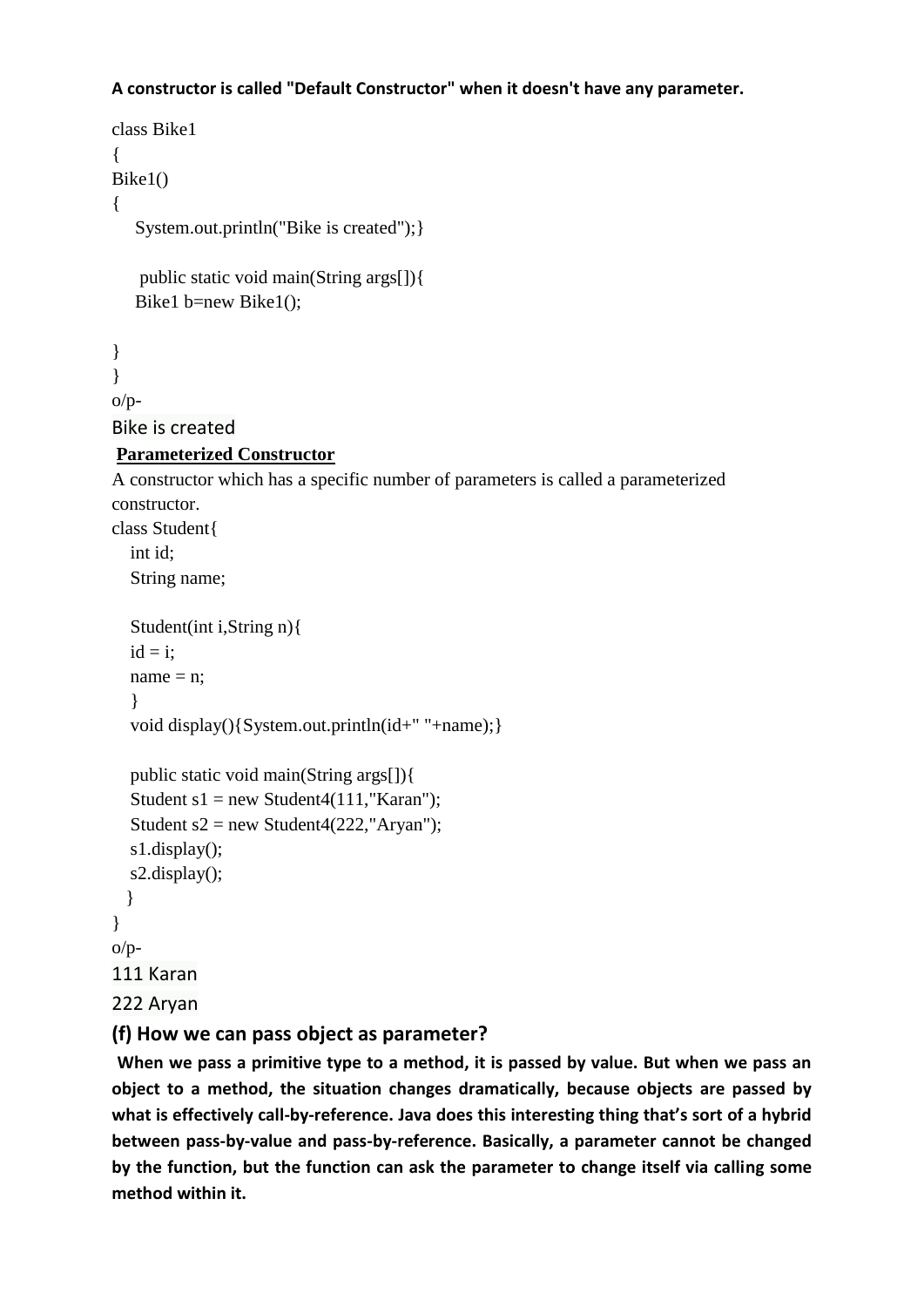- **While creating a variable of a class type, we only create a reference to an object. Thus, when we pass this reference to a method, the parameter that receives it will refer to the same object as that referred to by the argument.**
- **This effectively means that objects act as if they are passed to methods by use of call-by-reference.**
- **Changes to the object inside the method do reflect in the object used as an argument.**

```
import java.util.Scanner;
public class Student {
   private String name;
   private int age;
  public Student(){
   }
   public Student(String name, int age){
     this.name = name;
     this.age = age;
   }
   public Student copyObject(Student std){
      this.name = std.name;
     this.age = std.age;return std;
   }
   public void displayData(){
      System.out.println("Name : "+this.name);
      System.out.println("Age : "+this.age);
   }
   public static void main(String[] args) {
      Scanner sc =new Scanner(System.in);
      System.out.println("Enter your name ");
      String name = sc.next();
      System.out.println("Enter your age ");
      int age = sc.nextInt();
```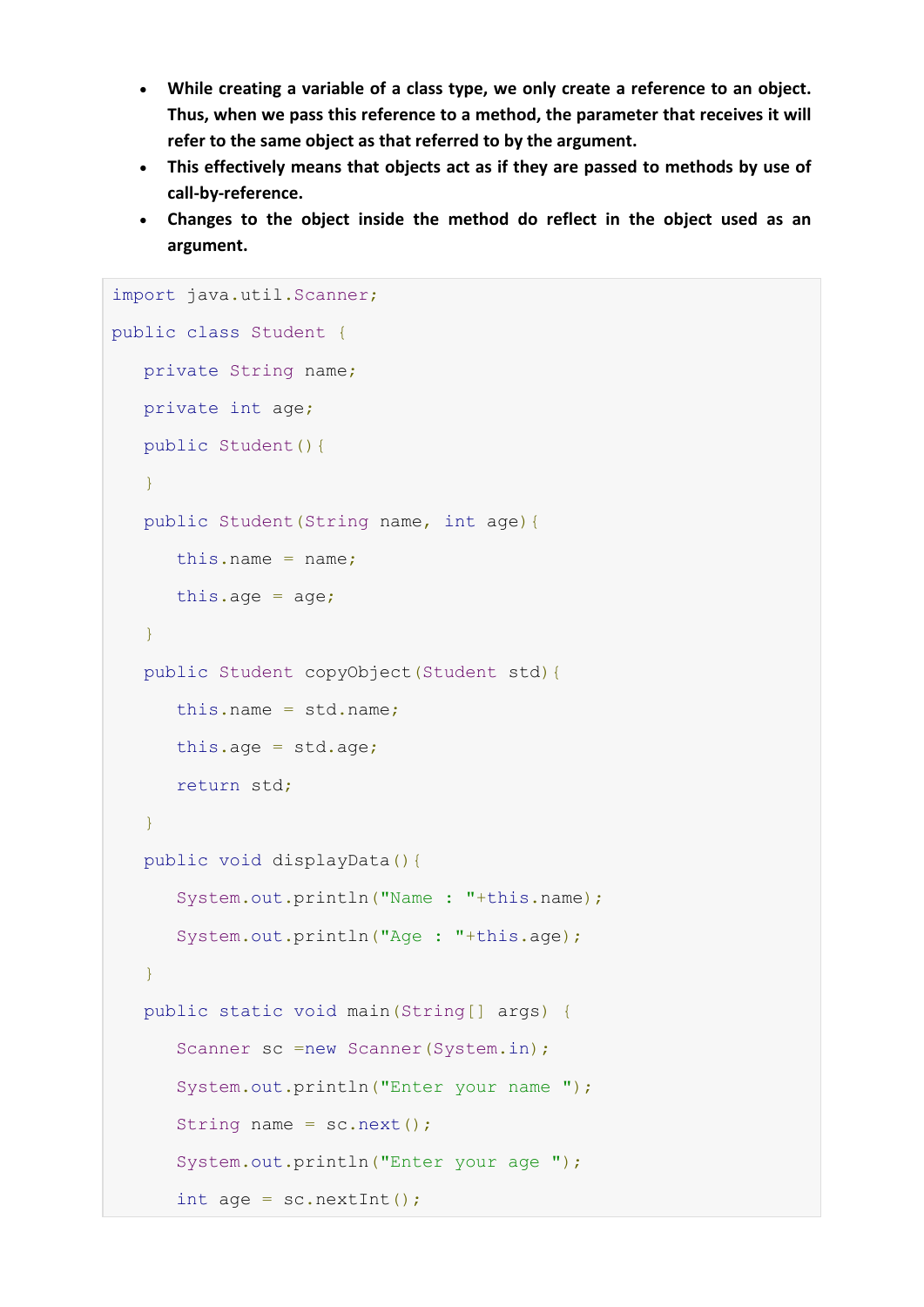```
Student std = new Student (name, age);
      System.out.println("Contents of the original object");
      std.displayData();
      System.out.println("Contents of the copied object");
      Student copyOfStd = new Student().copyObject(std);
      copyOfStd.displayData();
   }
}
```
# **Output**

```
Enter your name
Krishna
Enter your age
20
Contents of the original object
Name : Krishna
Age : 20
Contents of the copied object
Name : Krishna
Age : 20
```
**(g) What do you mean by member of a class? How member function is defined in a class?**

**A class has two types of member.**

- **(i) Data Member**
- **(ii) Member function**

**A method is a block of code or collection of statements or a set of code grouped together to perform a certain task or operation. It is used to achieve the reusability of code. We write a method once and use it many times. We do not require to write code again and again. It also provides the easy modification and readability of code, just by adding or removing a chunk of code. The method is executed only when we call or invoke it.**

```
public class MyClass {
  static void myMethod() {
   // code to be executed
  }
}
```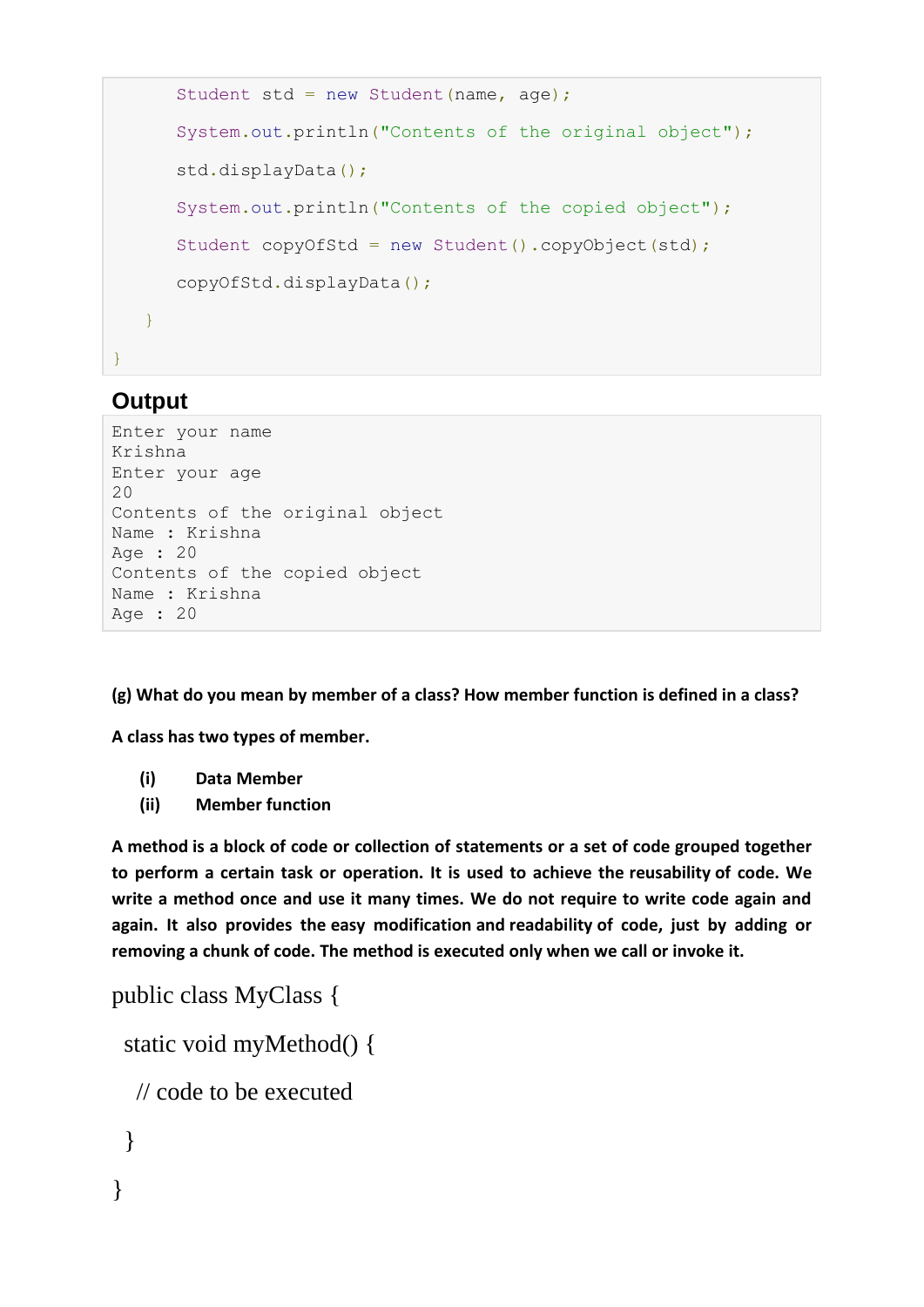#### **Example:-**

```
public class MyClass {
  static void myMethod() {
   System.out.println("I just got executed!");
  }
  public static void main(String[] args) {
   myMethod();
  }
}
```
#### **Q. 3. Briefly explain concepts of OOP.**

## **Object**

**Any entity that has state and behavior is known as an object. For example, a chair, pen, table, keyboard, bike, etc. It can be physical or logical.**

## **Class**

*Collection of objects* **is called class. It is a logical entity.**

**A class can also be defined as a blueprint from which you can create an individual object. Class doesn't consume any space.**

### **Inheritance**

*When one object acquires all the properties and behaviors of a parent object***, it is known as inheritance. It provides code reusability. It is used to achieve runtime polymorphism.**

#### **Polymorphism**

**If** *one task is performed in different ways***, it is known as polymorphism. For example: to convince the customer differently, to draw something, for example, shape, triangle, rectangle, etc.**

**In Java, we use method overloading and method overriding to achieve polymorphism.**

**Another example can be to speak something; for example, a cat speaks meow, dog barks woof, etc.**

### **Abstraction**

*Hiding internal details and showing functionality* **is known as abstraction. For example phone call, we don't know the internal processing.**

**In Java, we use abstract class and interface to achieve abstraction.**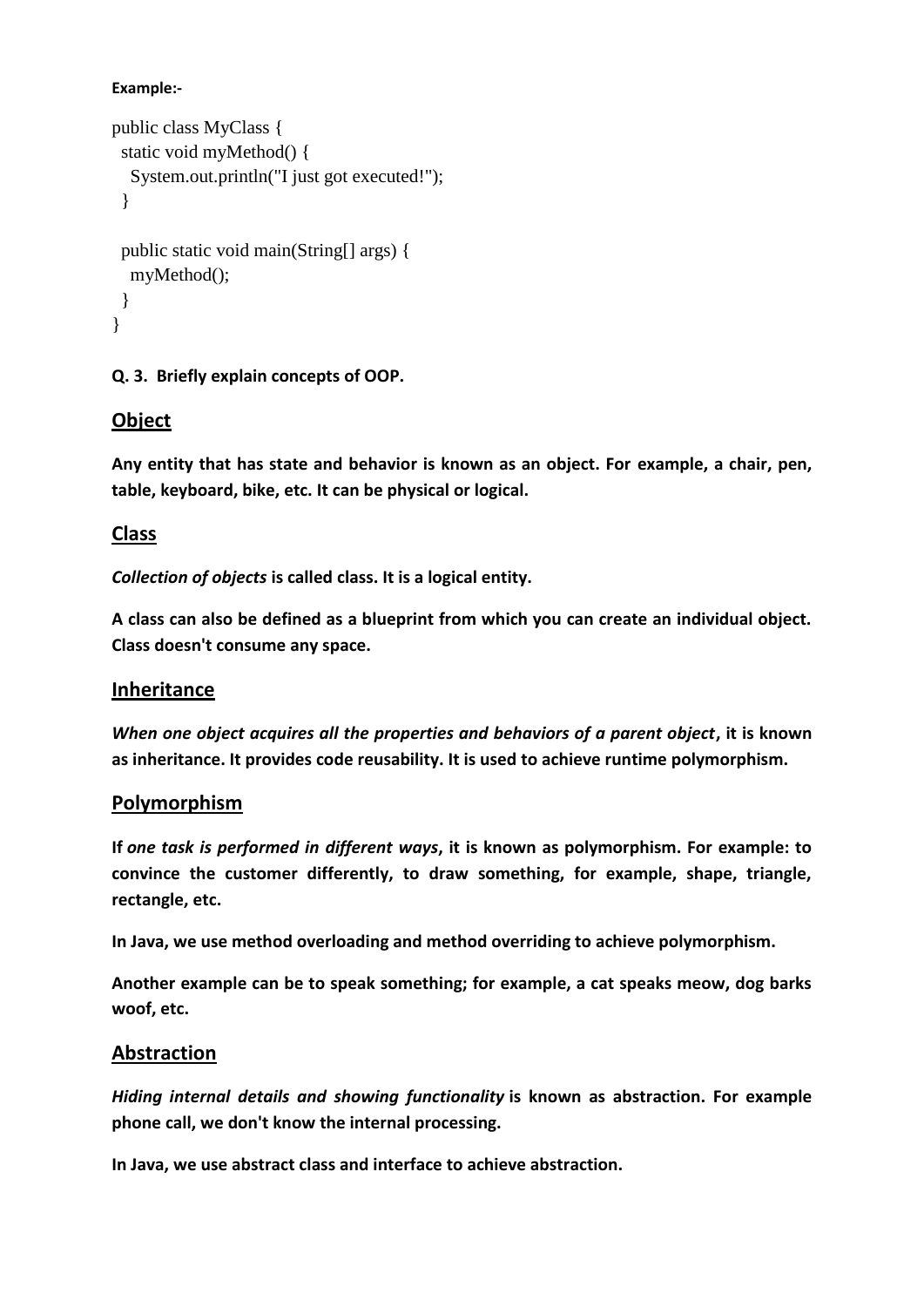## **Encapsulation**

*Binding (or wrapping) code and data together into a single unit are known as encapsulation***. For example, a capsule, it is wrapped with different medicines.**

**A java class is the example of encapsulation. Java bean is the fully encapsulated class because all the data members are private here.**

#### **Q. 4. Describe the structure of java program.**

```
Package list;
public Class <class name>
    Data members;
    Constructor functions;
    User-defined methods:
    public static void main (String arguments[])
    \{Block of statements;
    ł
}
```
#### **Example:-**

```
//Name of this file will be "Hello.java"
public class Hello
{ 
     /* 
     Writes the words "Hello Java" on the screen */
     public static void main(String[] args)
     {
         System.out.println("Hello Java"); 
     }
}
```
**Q. 5. Explain the types of inheritance in OOPs.**

**In Java, it is possible to inherit attributes and methods from one class to another. We group the "inheritance concept" into two categories:**

- **subclass (child) - the class that inherits from another class**
- **superclass (parent) - the class being inherited from**

**To inherit from a class, use the** extends **keyword.**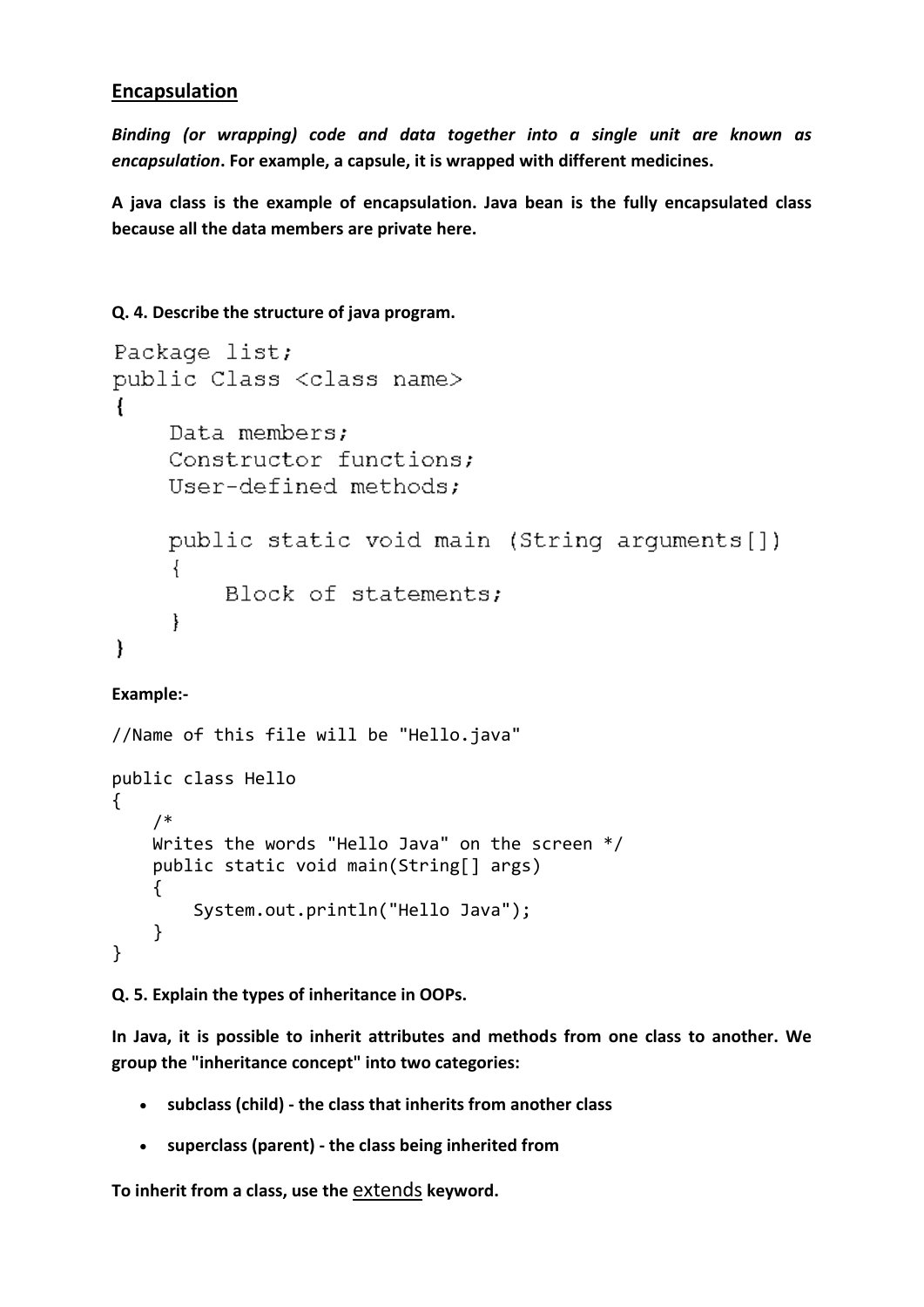**Types of inheritance**

**Types of Inheritance in Java.**

**Single Inheritance: refers to a child and parent class relationship where a class extends the another class.**



**Single Inheritance** 

**Multilevel inheritance: refers to a child and parent class relationship where a class extends the child class. For example class C extends class B and class B extends class A.**



**Hierarchical inheritance: refers to a child and parent class relationship where more than one classes extends the same class. For example, classes B, C & D extends the same**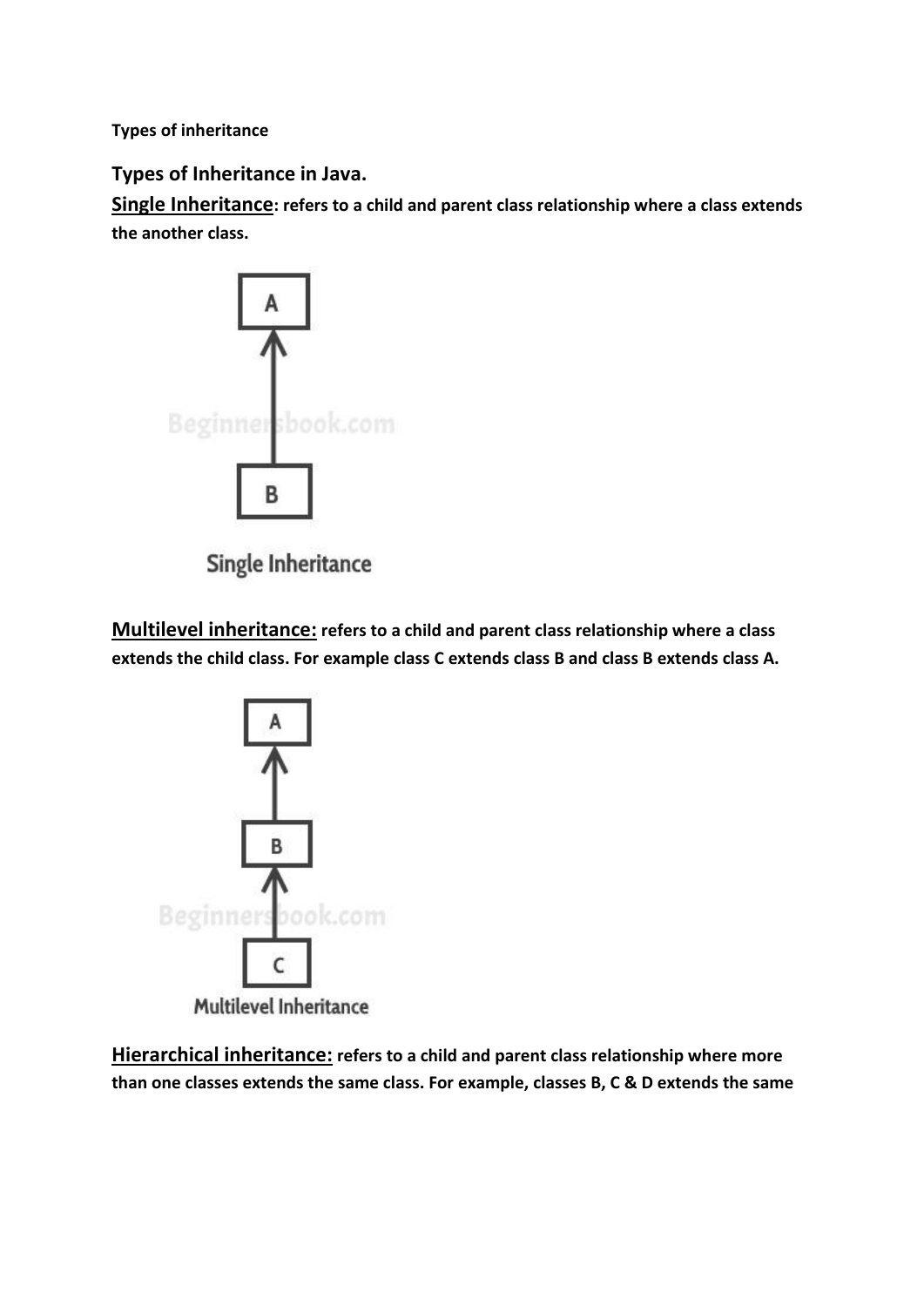**class A.**



**Hierarchical Inheritance** 

**Multiple Inheritance: refers to the concept of one class extending more than one classes, which means a child class has two parent classes. For example class C extends both classes A and B. Java doesn't support multiple inheritance, read more about it [here.](https://beginnersbook.com/2013/05/java-multiple-inheritance/)**



Multiple Inheritance

**To reduce the complexity and simplify the language, multiple inheritance is not supported in java.**

**Consider a scenario where A, B, and C are three classes. The C class inherits A and B classes. If A and B classes have the same method and you call it from child class object, there will be ambiguity to call the method of A or B class.**

**Hybrid inheritance: Combination of more than one types of inheritance in a single program. For example class A & B extends class C and another class D extends class A then**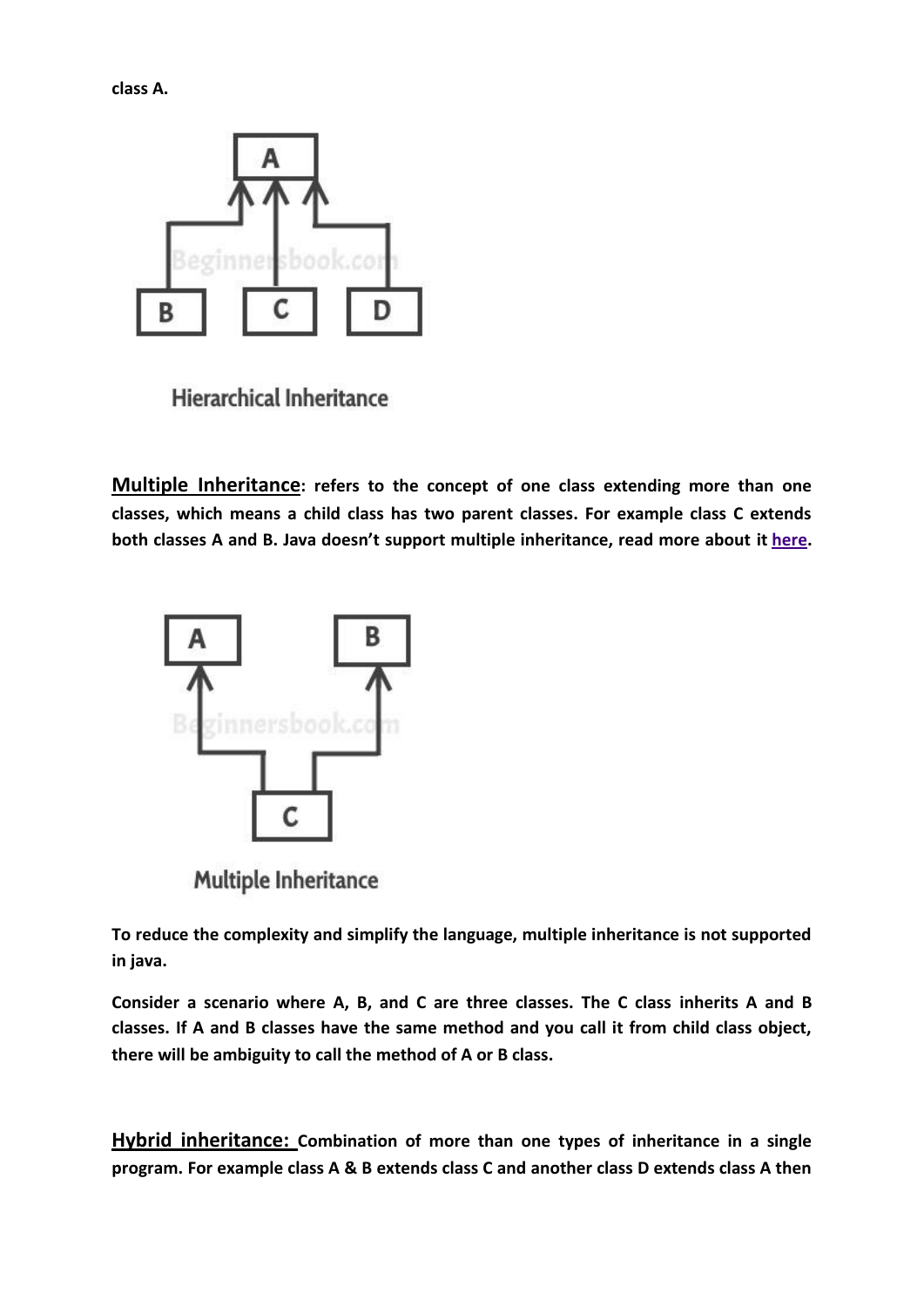**this is a hybrid inheritance example because it is a combination of single and hierarchical inheritance.**

#### **Q. 6. Illustrate the exception handling mechanism in java.**

#### **EXCEPTION HANDLING IN JAVA**

The **Exception Handling in Java** is one of the powerful *mechanism to handle the runtime errors* so that normal flow of the application can be maintained.

Exception Handling is a mechanism to handle runtime errors such as ClassNotFoundException, IOException, SQLException, RemoteException, etc.

#### **Advantage of Exception Handling**

**The core advantage of exception handling is to maintain the normal flow of the application. An exception normally disrupts the normal flow of the application that is why we use exception handling**

#### **Java Exception Keywords**

| <b>Keyword</b> | <b>Description</b>                                                                       |
|----------------|------------------------------------------------------------------------------------------|
| try            | The "try" keyword is used to specify a block where we should place exception code.       |
|                | The try block must be followed by either catch or finally. It means, we can't use try    |
|                | block alone.                                                                             |
| catch          | The "catch" block is used to handle the exception. It must be preceded by try block      |
|                | which means we can't use catch block alone. It can be followed by finally block later.   |
| finally        | The "finally" block is used to execute the important code of the program. It is executed |
|                | whether an exception is handled or not.                                                  |
| throw          | The "throw" keyword is used to throw an exception.                                       |
| throws         | The "throws" keyword is used to declare exceptions. It doesn't throw an exception. It    |
|                | specifies that there may occur an exception in the method. It is always used with        |
|                | method signature.                                                                        |

**There are 5 keywords which are used in handling exceptions in Java.**

### **public class JavaExceptionExample{**

# **public static void main(String args[]){**

 **try{**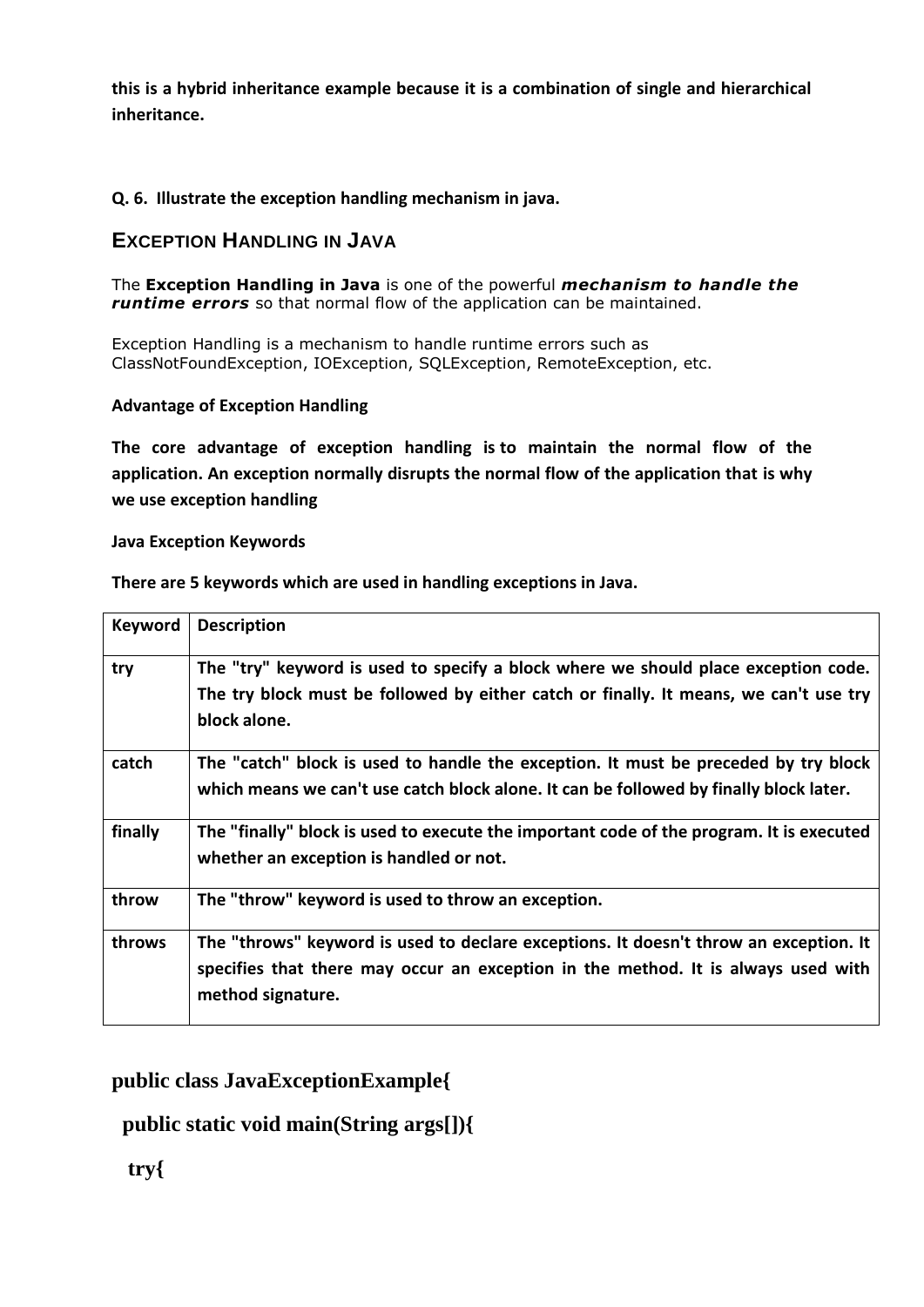```
 int data=100/0;
```

```
 }catch(ArithmeticException e){System.out.println(e);}
```

```
 System.out.println("rest of the code...");
```
 **}**

**}**

```
o/p-
```
java.lang.ArithmeticException: / by zero rest of the code...

**Q.7. Define package. Write a simple program that describes package.**

# **JAVA PACKAGE**

A **java package** is a group of similar types of classes, interfaces and sub-packages.

Package in java can be categorized in two form, built-in package and user-defined package.

There are many built-in packages such as java, lang, awt, javax, swing, net, io, util, sql etc.

# **Advantage of Java Package**

**1) Java package is used to categorize the classes and interfaces so that they can be easily maintained.**

**2) Java package provides access protection.**

**3) Java package removes naming collision.**

# **Example:-**

import java.util.Scanner; // import the Scanner class

class MyClass {

public static void main(String[] args) {

Scanner myObj = new Scanner(System.in);

String userName;